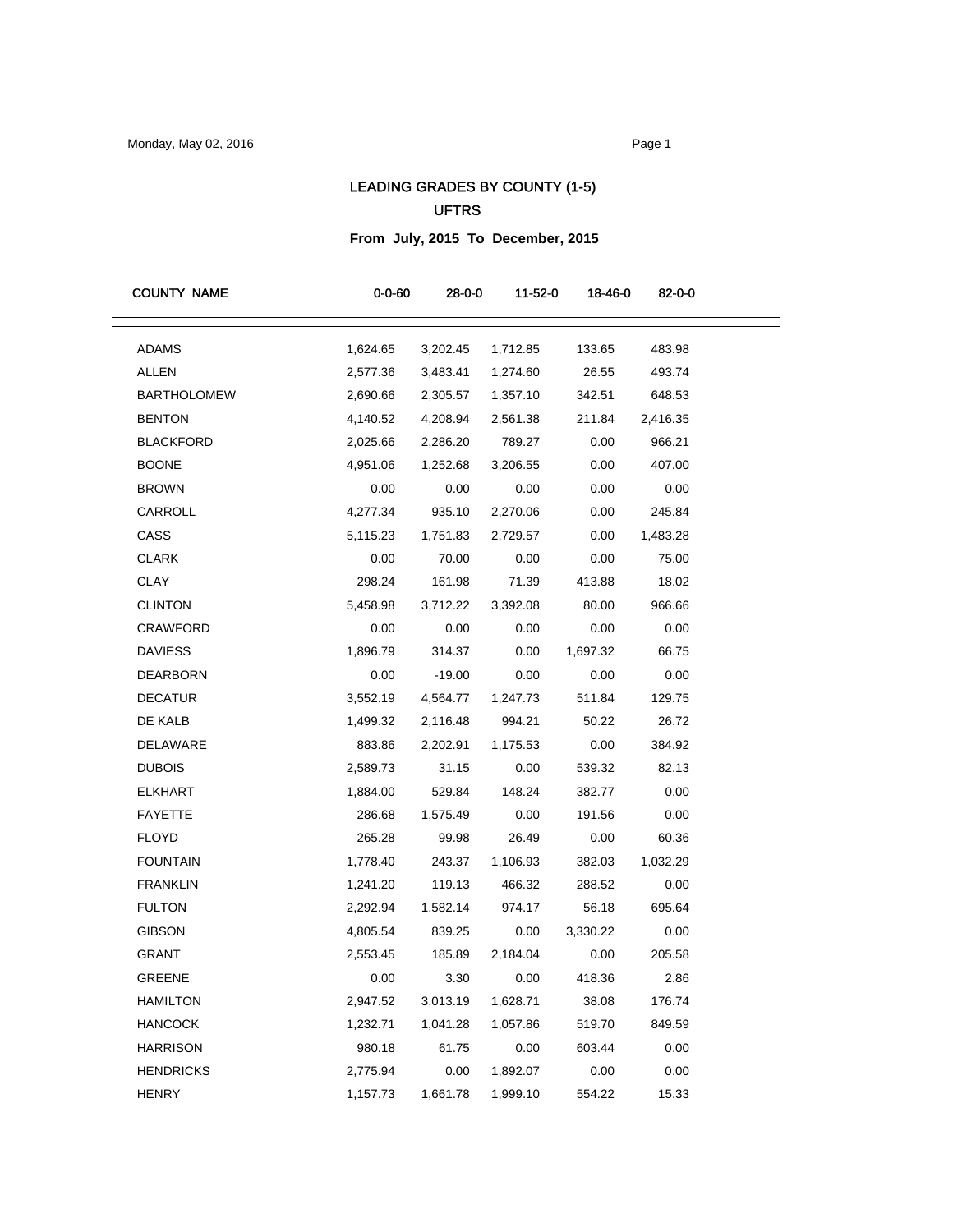# LEADING GRADES BY COUNTY (1-5) UFTRS

**From July, 2015 To December, 2015**

| <b>COUNTY NAME</b> | $0 - 0 - 60$ | 28-0-0   | 11-52-0  | 18-46-0  | 82-0-0   |
|--------------------|--------------|----------|----------|----------|----------|
| <b>HOWARD</b>      | 3,595.07     | 335.76   | 2,233.57 | 0.00     | 43.23    |
| <b>HUNTINGTON</b>  | 3,292.51     | 2,272.24 | 2,138.49 | 0.00     | 594.75   |
| <b>JACKSON</b>     | 3,162.43     | 1,444.35 | 102.52   | 1,123.97 | 53.81    |
| <b>JASPER</b>      | 2,576.20     | 2,221.77 | 321.76   | 76.54    | 377.85   |
| JAY                | 1,153.59     | 5,417.38 | 616.98   | 47.99    | 632.64   |
| <b>JEFFERSON</b>   | 37.73        | 0.00     | 0.00     | 0.00     | 0.00     |
| <b>JENNINGS</b>    | 26.54        | 0.00     | 0.00     | 1.31     | 0.00     |
| <b>JOHNSON</b>     | 1,543.51     | 839.44   | 188.76   | 533.64   | 53.09    |
| <b>KNOX</b>        | 3,160.53     | 731.81   | 0.00     | 1,969.80 | 48.27    |
| <b>KOSCIUSKO</b>   | 6,491.12     | 7,368.20 | 2,929.66 | 99.45    | 283.86   |
| LAGRANGE           | 791.87       | 398.71   | 0.45     | 74.87    | 0.00     |
| LAKE               | 615.20       | 942.72   | 28.93    | 251.03   | 34.04    |
| LA PORTE           | 2,380.02     | 1,230.87 | 85.05    | 393.78   | 714.13   |
| <b>LAWRENCE</b>    | 75.26        | 229.88   | 0.00     | 690.14   | 0.00     |
| <b>MADISON</b>     | 2,389.86     | 1,080.48 | 2,076.11 | 37.75    | 457.61   |
| <b>MARION</b>      | 187.78       | 29.92    | 58.16    | 38.37    | 116.81   |
| MARSHALL           | 3,628.05     | 753.11   | 1,135.10 | 405.21   | 282.48   |
| <b>MARTIN</b>      | 117.04       | 0.00     | 0.00     | 219.94   | 0.00     |
| <b>MIAMI</b>       | 2,432.42     | 1,537.89 | 1,453.07 | 0.00     | 336.70   |
| <b>MONROE</b>      | 0.00         | 7.74     | 0.00     | 0.00     | 0.00     |
| <b>MONTGOMERY</b>  | 4,474.66     | 926.06   | 2,094.80 | 239.19   | 1,567.28 |
| <b>MORGAN</b>      | 967.72       | 0.00     | 411.23   | 0.00     | 21.26    |
| <b>NEWTON</b>      | 3,513.25     | 3,076.41 | 1,488.44 | 57.10    | 2,277.72 |
| <b>NOBLE</b>       | 578.36       | 1,307.50 | 268.70   | 493.24   | 71.38    |
| OHIO               | 5.52         | 0.00     | 0.00     | 0.00     | 0.00     |
| ORANGE             | 179.45       | 50.42    | 0.00     | 154.31   | 0.00     |
| <b>OWEN</b>        | 23.69        | 0.00     | 12.53    | 0.00     | 0.00     |
| <b>PARKE</b>       | 1,230.33     | 9.31     | 754.17   | 159.79   | 763.64   |
| PERRY              | 7.95         | 0.00     | 0.00     | 10.36    | 0.00     |
| <b>PIKE</b>        | 66.35        | 0.00     | 0.00     | 34.70    | 0.00     |
| <b>PORTER</b>      | 7,658.08     | 8,592.64 | 3,924.77 | 840.62   | 3,543.15 |
| POSEY              | 6,105.72     | 1,056.18 | 0.00     | 4,752.76 | 0.00     |
| <b>PULASKI</b>     | 2,111.83     | 2,998.18 | 766.95   | 5.85     | 2,518.58 |